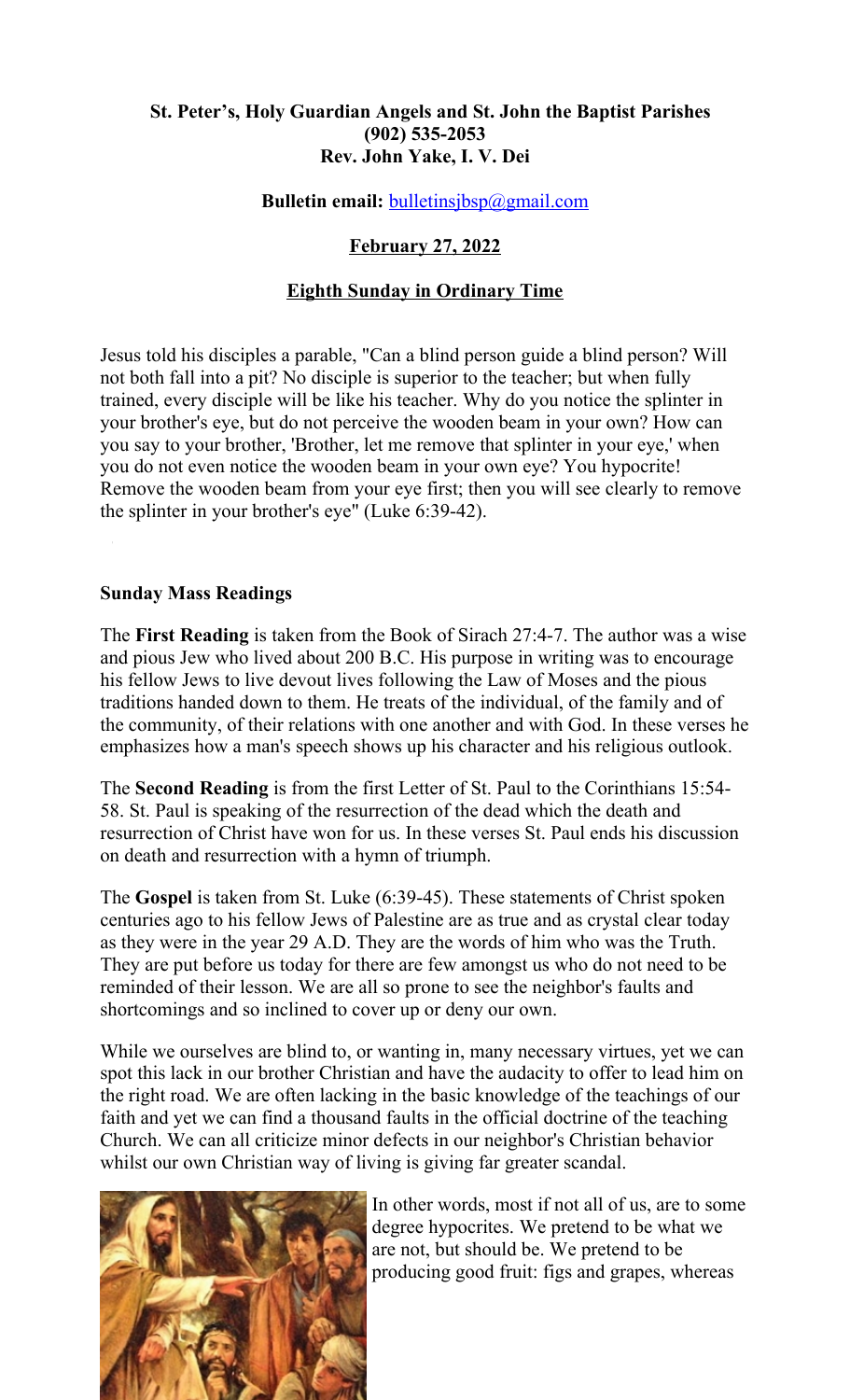we are only thornbushes and brambles which produce nothing but harmful thorns which sting and poison ourselves and our neighbors. And while I am making these comments I shouldn't be at all surprised if some of my listeners are saying in their hearts: "Mrs. X or John Y is getting it today, I hope they are taking it in," when what we should all be saying is: "How truly our Lord read my heart. How many times in the past week have I criticized my fellow men without knowing all, or any perhaps, of the true facts. How seldom have I honestly examined my own conscience to see my own more serious defects and tried to correct them?"

When our Lord spoke these words, his purpose and intention was not to condemn his hearers, the vast majority of whom were guilty of the defects he mentioned, but rather to open their minds and their hearts to their shortcomings so that they would change for the better and learn to live with their neighbor's faults, and do all in their power to correct their own.

It is for the very same purpose the Church has selected this particular lesson for us today. We are all guilty of rash judgment and unjustified criticism, to a greater or lesser degree. Let us turn this criticism on ourselves rather, and judge ourselves honestly and sincerely and in a short while we may, with God's grace helping us, notice a change in our Christian conduct. We shall not become saints in a week or a month but little by little, imperceptibly at first perhaps, we shall find ourselves becoming more Christian and therefore more charitable towards our neighbor and less critical of the faults of others. —Excerpted from *The Sunday Readings* by Fr. Kevin O'Sullivan,

## **Sacrament of Baptism**

**please call the office: Rev. John Yake, I.V. Dei**

## **Instructors for baptism:**

Mary Fougere, SJB 902) 535-2699 Rose Pâté, SP (902) 302-7011 Vera Doucette, HGA (902) 785-4018

## **Sacrament of Matrimony**

Please call Fr. Yake six months prior to the wedding date. Call Family Service of Eastern Nova Scotia to register for upcoming courses 902- 849-4772. Ask for Tasia Boucher, thoucher@fsens.ns.ca

## **Weekday Liturgy**

**Tuesday, March 1, 2022 SJB (no Mass) 4:00 PM**

**Wednesday March 2, 2022 (Ash Wednesday) SP 9:00 AM HGA 11:00 AM SJB 4:00 PM**

**Friday, March 4, 2022**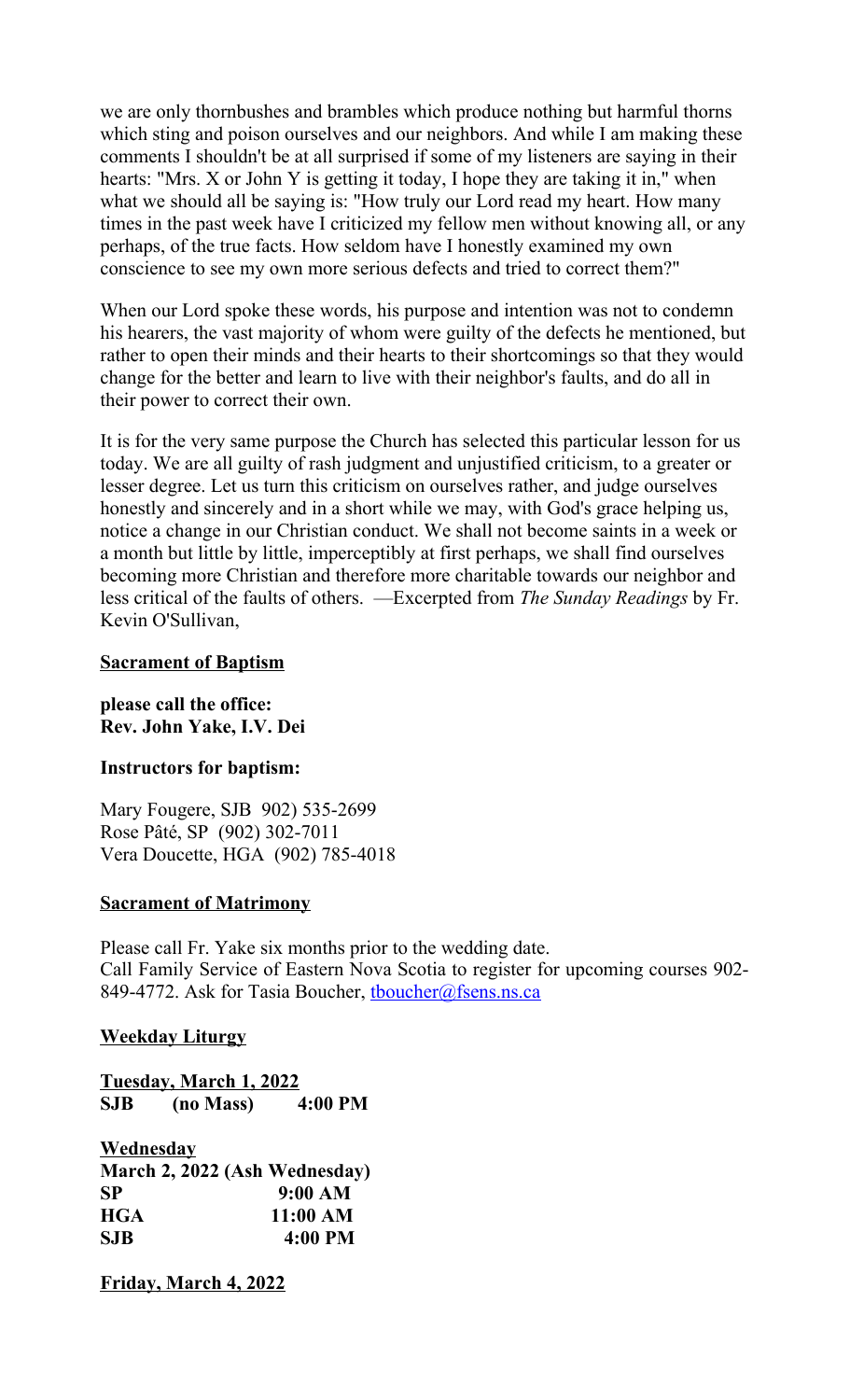**HGA (No Mass) 11:00 AM**

**Weekend Liturgy**

**Saturday, March 5, 2022 SH 4:00 PM HGA 5:30 PM +Robert P. Sampson** 

**Sunday March 6, 2022 SJB 9:00 AM +Chad Landry SP 10:30 AM +Rose & Ambrose Sutherland**

**Please note: Mass intentions should be arranged with Mary at the office, not with Fr. Yake.**

## **Receipts**

## **Holy Guardian Angels Saturday, February 20, 2022**

| Envelopes & Loose<br>Candles | \$860.00<br>9.75 |
|------------------------------|------------------|
| <b>Total</b>                 | \$869.75         |
| <b>St. John the Baptist</b>  |                  |

# **Sunday, February 20, 2022**

| Envelopes & Loose           | 640.00 |
|-----------------------------|--------|
| <b>Property Maintenance</b> | 20.00  |
|                             |        |

| Total | 660.00 |
|-------|--------|
|       |        |

# **St. Peter's Sunday, February 13, 2022**

| \$640.00 |
|----------|
| 5.00     |
| 25.00    |
| 15.00    |
| \$595.00 |
|          |

# **COMMUNITY EVENTS**

**St. Peter's Parish Council meeting** will be held on **Monday, March 21, 2022** at 6:00 PM at **glebe house meeting room.**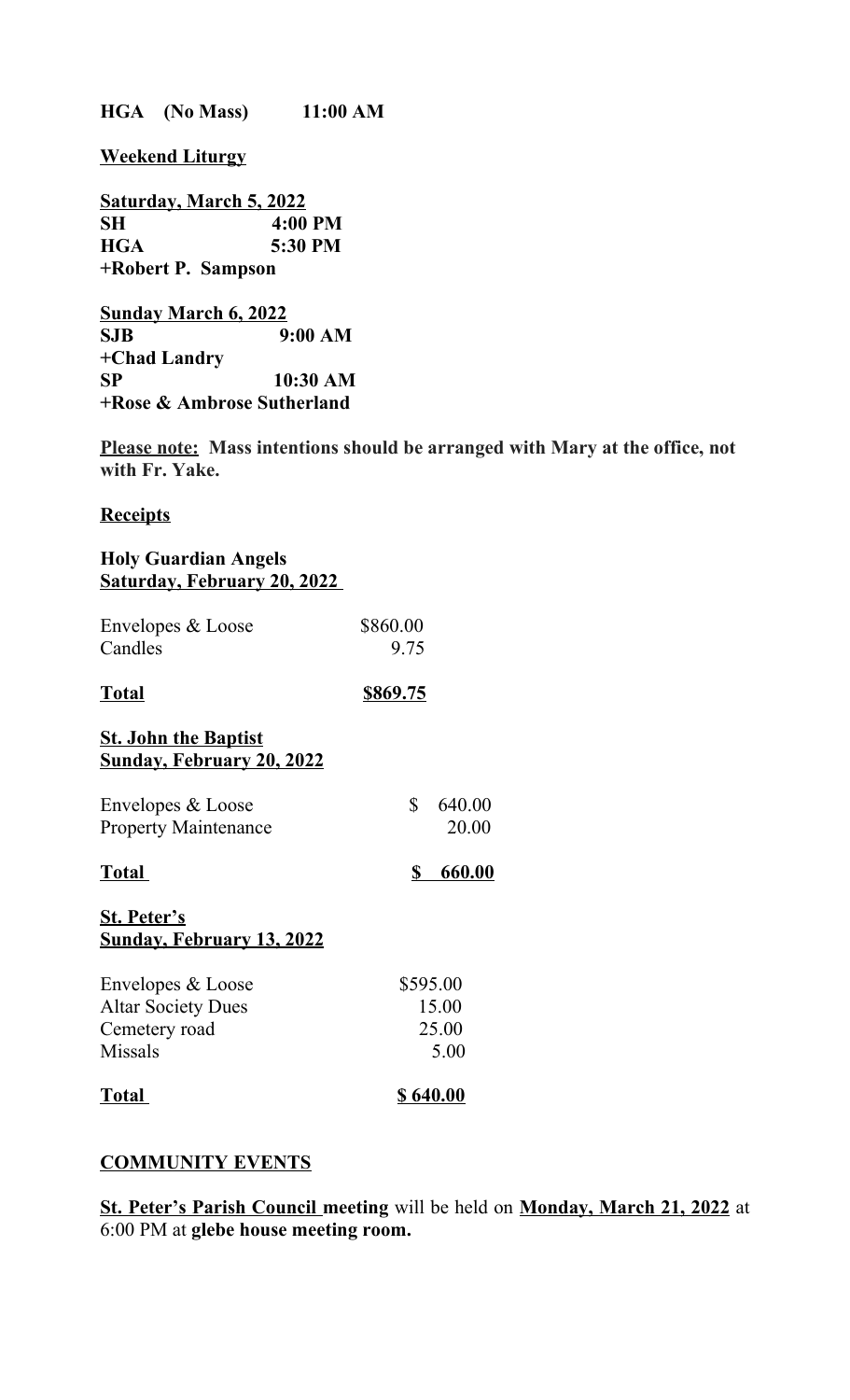**SP & SJB: Ash Wednesday Mass and distribution of ashes** will be held in the church at 9:00 AM and 4:00 PM, respectively on Wednesday, March 2.

**SJB:** During lent Way of the Cross will be played on Tuesdays at 4:00 PM in the main part of the church followed by regular weekday Mass.

**SJB:** Lenten folders will be made available in church entrance.

**L'Ardoise Acadian Festival meeting** will be held on Sunday February 27 @ 1 pm. Please come and join us as we are in the early stages of planning.

# **From the 1Office of the Bishop**

My Dear People,

Traditionally the Season of Lent is a time for fasting, almsgiving and prayer. The exercise of these virtues keeps us close to God and keeps us focused on service to others. Fasting is an act of self-denial and a way of directing our thoughts away from ourselves and towards our God. Almsgiving is the act by which we give of ourselves in order to assist someone in need. Prayer should be the centre of our Christian lives lifting up our hearts in praise and thanksgiving to our God who loves us.

The word Lent comes from the Old English word, 'lencten' referring to the lengthening daylight hours as we move to springtime, a time of renewal and new life. Our Season of Lent may begin with ashes on our forehead but the place to begin is not our forehead but our heart. "Come back to me with all your heart."

This Lenten call to renewal of our hearts is also a public call for renewal in the heart of the Church. Last October Pope Francis called a Synod and unlike other Synods, he has invited all the people of the world to provide input. He wants the Church to be a listening Church; to have a listening heart. Inspired by the Holy Spirit he wants people everywhere to share what is in their hearts and how the heart of the Church could respond better to the needs of our world. The word Synod means journeying together and Pope Francis has made 'synodality' the theme of this Synod. He wants us to focus on how we journey together as we pray, connect and share our story.

As a diocese, we want to focus on the Synod during this Season of Lent. I encourage our parishes to display the Synod poster and offer the Synod Prayer at Sunday Mass, perhaps after the Prayers of Intercession or following the Prayer after Communion. With the easing of COVID restrictions, we hope that we can gather and share our thoughts in person. Our Synod team has expertise and resources to support you in hosting these conversations, for details contact Debbie Aker at the Emmaus Centre. We have also provided many online resources for parish and personal engagement, including an online survey that may be of particular interest to those who are unable to gather. You can find the survey in English and French and other resources on our website: [www.antigonishdiocese.com/listeningchurch.](https://antigonishdiocese.us11.list-manage.com/track/click?u=46108c95b96680ff598b4aa1d&id=cab347c512&e=60939d450d)

I invite you to pray, connect and share your story as people of the local church sharing with the universal church during this Season of Lent.